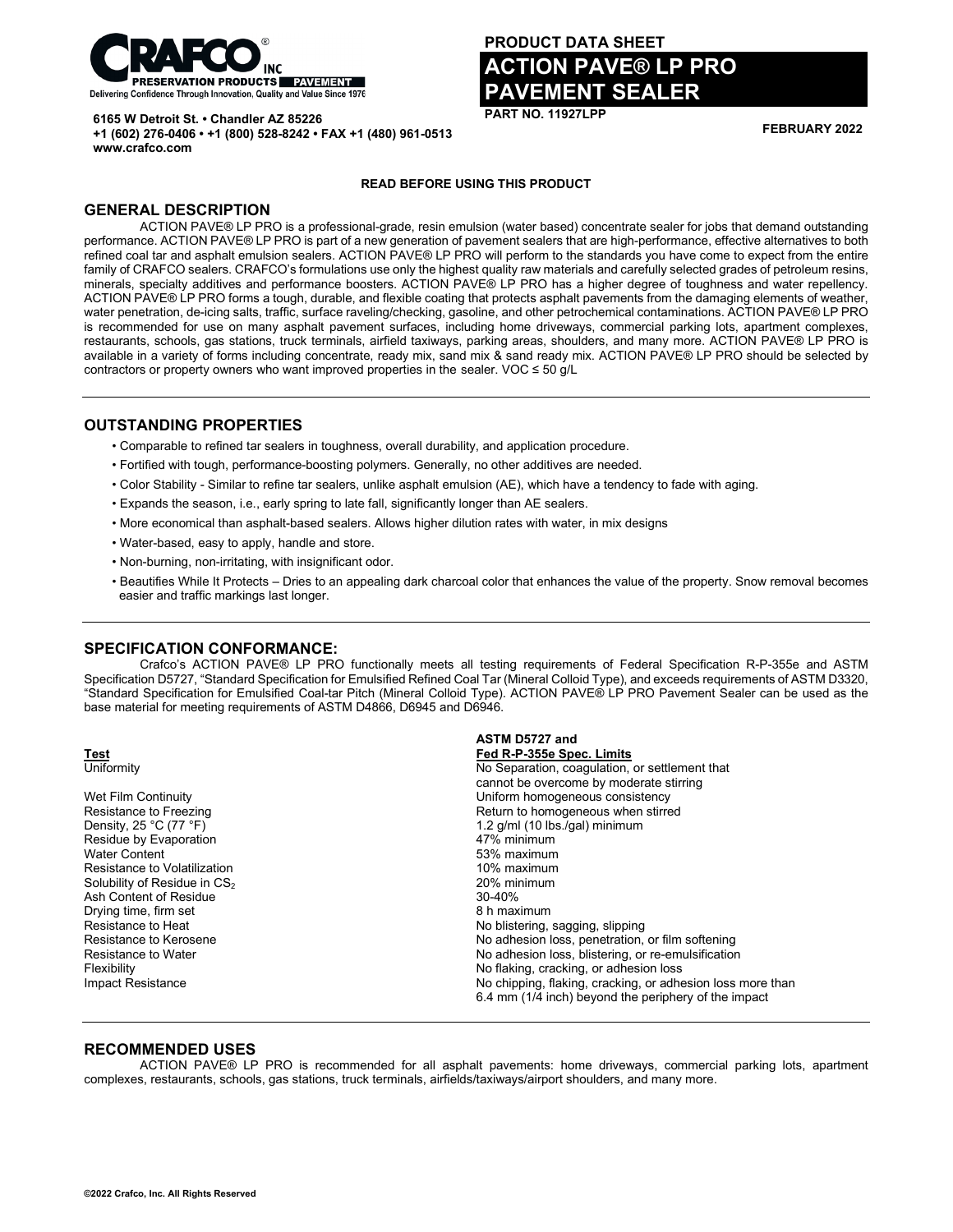

**6165 W Detroit St. • Chandler AZ 85226**

**+1 (602) 276-0406 • +1 (800) 528-8242 • FAX +1 (480) 961-0513 www.crafco.com**

# **PRODUCT DATA SHEET ACTION PAVE® LP PRO PAVEMENT SEALER**

**PART NO. 11927LPP**

**FEBRUARY 2022**

#### **MIX DESIGN RECOMMENDATIONS**

ACTION PAVE ® LP PRO is supplied in concentrated form that is field mixed with water and sand prior to installation. Recommended application consists of using 2 coats in low and moderate traffic areas and using 3 coats in heavy traffic areas. Recommended mixture ranges and application rates are as follows:

| <b>USE AREA</b>                                  | <b>COAT</b>     | <b>ACTION PAVE®</b><br>(Gallons) | $WATER^{(1)}$<br>(Gallons) | SAND <sup>(2)</sup><br>(Pounds) | POLYMER <sup>(3)</sup><br>(Gallons) | <b>APPLICATION RATE</b><br>(Gallons/ Square yard) |
|--------------------------------------------------|-----------------|----------------------------------|----------------------------|---------------------------------|-------------------------------------|---------------------------------------------------|
| <b>LOW TRAFFIC</b> - home driveways,             | 1 <sup>st</sup> | 100                              | $30 - 40$                  | 200-300                         | $0 - 2$                             | $0.15 - 0.20$                                     |
| Parking lots, walkways, bike paths               | 2 <sub>nd</sub> | 100                              | $25 - 40$                  | 0-300                           | $0 - 2$                             | $0.10 - 0.15$                                     |
| <b>MODERATE TRAFFIC - airfields.</b>             | 1 <sup>st</sup> | 100                              | $30 - 50$                  | 300-500                         | $0 - 3$                             | $0.15 - 0.20$                                     |
| Highway shoulders, gas stations                  | 2 <sub>nd</sub> | 100                              | $30 - 50$                  | 0-500                           | $0 - 3$                             | $0.10 - 0.15$                                     |
| <b>HEAVY TRAFFIC</b> - Airfield taxiways, malls, | 1 <sup>st</sup> | 100                              | 30-60                      | 400-600                         | $0 - 4$                             | $0.15 - 0.20$                                     |
| Commercial parking lots, service plazas          | 2 <sub>nd</sub> | 100                              | $30 - 60$                  | 400-600                         | $0 - 4$                             | $0.15 - 0.20$                                     |
|                                                  | 3 <sup>rd</sup> | 100                              | $30 - 40$                  | $0 - 500$                       | $0 - 3$                             | $0.10 - 0.15$                                     |
| $100T - 0.$                                      |                 |                                  |                            |                                 |                                     |                                                   |

 **NOTES:**

1. Water shall be clean and potable

2. Sand shall be clean, angular quartz or slag sand meeting AFS 50-70 gradation, or equivalent

Polymers have been pre-blended so no additional polymer additives are required for performance However, if additional polymer is desired it shall be Macro-Flex, Max-Dri, Advantage 4 or equivalent

#### **IMPORTANT WEATHER LIMITATIONS FOR APPLICATION**

• Surface and air temperature should be a minimum of 50 °F (10 °C) and rising.

• Do not apply on rainy, foggy, or extremely humid days, or when rain is in the forecast within 24 hours.

• If the pavement temperature is over 100 °F (38 °C), dampen the pavement with a fine mist of water to facilitate even spreading. Do not allow water to puddle on the surface

#### **APPLICATION TOOLS**

• Use conventional tools: Brush, rubber squeegee, or spray rig.

- Clean up with Water. Do not discard washings in the bodies of water or down sewer drains.
- Dried sealer on tools wire brush, scrape, and peel.

#### **INSTALLATION**:

Prior to use, user must read and follow Installation Instructions for ACTION PAVE® LP PRO Pavement Sealer to verify product selection, pavement preparation procedures, mixing, application rates, usage precautions and safety procedures. General guidelines are as follows: Preparatory Work — The asphalt surface must be structurally sound, surface cured, and free from all loose or foreign matter prior to the application of ACTION PAVE® LP PRO. ACTION PAVE® LP PRO can be applied by spray, rubber-bladed squeegee, brush, or mechanical equipment specifically designed for this purpose. Due to the heavy bodied nature of the slurry-mixed ACTION PAVE® LP PRO, application by means of specialized equipment is recommended. This equipment can be of two types, high-volume positive displacement airless spray or mechanical squeegee. Both types must be capable of keeping material thoroughly mixed and homogenous throughout the application process. All equipment used must be capable of supplying a sufficient quantity of material for uniform application over the entire width of the application

mechanism to provide a uniformly coated surface.

### **CURING TIME**

Cure time will vary according to temperature and humidity at the time of application. Insufficiently cured films wear prematurely. Lower temperatures, high humidity and lack of direct sunlight will prolong the cure time. Higher temperatures, lower humidity and direct sunlight accelerate the cure process. If a second coat is to be applied, allow the first coat to dry sufficiently to withstand light vehicular and pedestrian traffic without damaging or scuffing the coating. After the application of the last coat, allow the coating to cure at least 20-24 hours under good drying conditions prior to opening to traffic.